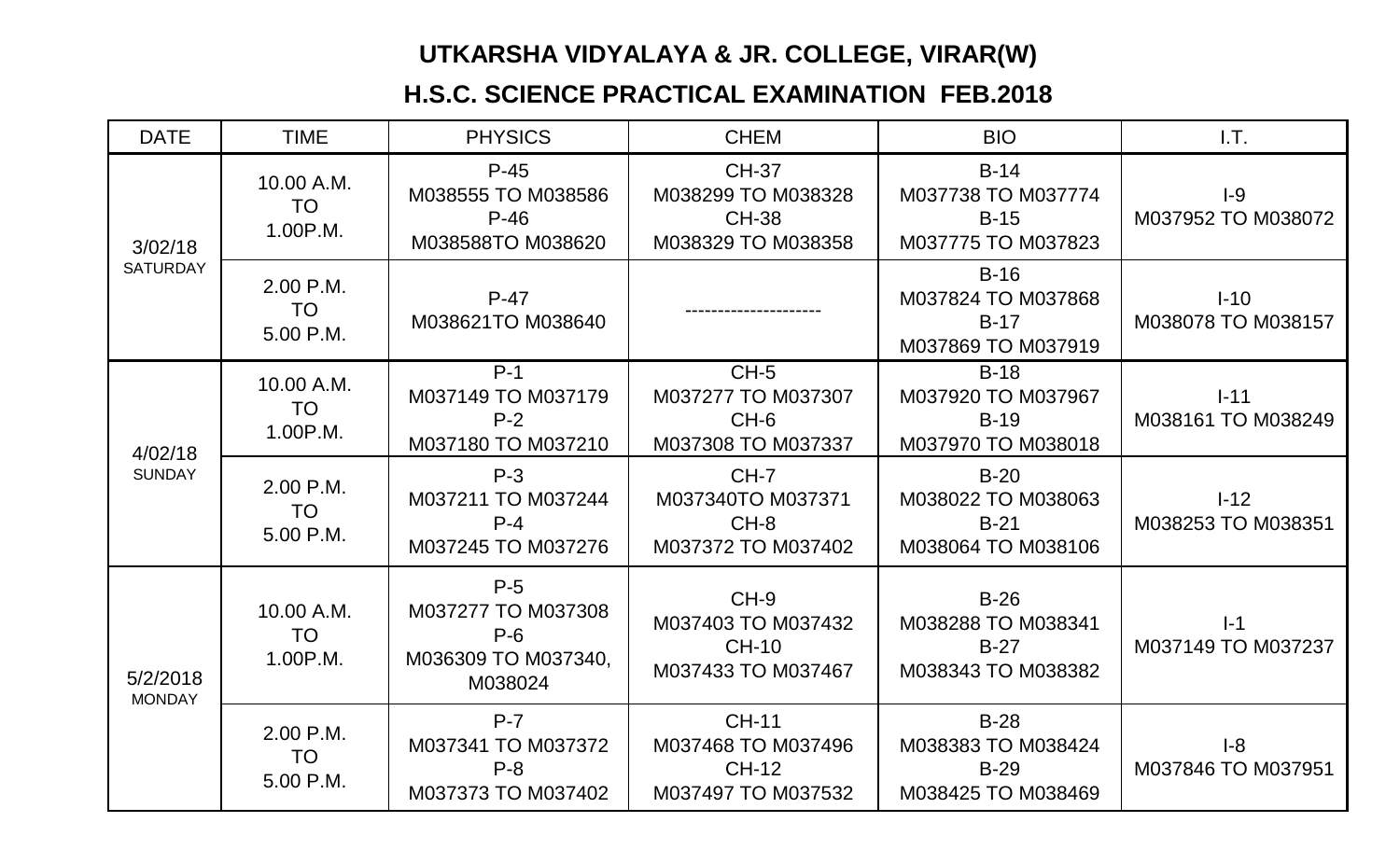| <b>DATE</b>                 | <b>TIME</b>                         | <b>PHYSICS</b>                                               | <b>CHEM</b>                                                              | <b>BIO</b>                                                       | LT.                           |
|-----------------------------|-------------------------------------|--------------------------------------------------------------|--------------------------------------------------------------------------|------------------------------------------------------------------|-------------------------------|
| 6/02/18<br><b>TUESDAY</b>   | 10.00 A.M.<br><b>TO</b><br>1.00P.M. | $P-9$<br>M037404 TO M037433<br>$P-10$<br>M037434 TO M037467  | <b>CH-13</b><br>M037533 TO M037563<br><b>CH-14</b><br>M037564 TO M037595 | $B-1$<br>M037149 TO M037189<br>$B-2$<br>M037192 TO M037235       | $I - 7$<br>M037752 TO M037843 |
|                             | 2.00 P.M.<br><b>TO</b><br>5.00 P.M. | $P-11$<br>M037468 TO M037497<br>$P-12$<br>M037498 TO M037532 | <b>CH-15</b><br>M037596 TO M037626<br><b>CH-16</b><br>M037627 TO M037657 | $B-3$<br>M037236 TO M037280<br>$B-4$<br>M037281 TO M037317       | $I-6$<br>M037673 TO M037750   |
| 7/02/18<br><b>WEDNESDAY</b> | 10.00 A.M.<br>TO<br>1.00P.M.        | $P-13$<br>M037533 TO M037564<br>$P-14$<br>M037565 TO M037596 | <b>CH-17</b><br>M037658 TO M037687<br><b>CH-18</b><br>M037688 TO M037718 | $B-5$<br>M037319 TO M037371<br>$B-6$<br>M037372 TO M037411       | $I-14$<br>M038465 TO M038575  |
|                             | 2.00 P.M.<br><b>TO</b><br>5.00 P.M. | $P-15$<br>M037597 TO M037627<br>$P-16$<br>M037628 TO M037657 | <b>CH-19</b><br>M037719 TO M037749<br><b>CH-20</b><br>M037750 TO M037782 | $B-7$<br>M037415 TO M037468<br>$B-8$<br>M037469 TO M037517       | $I-15$<br>M038589 TO M038621  |
| 8/02/18<br><b>THURSDAY</b>  | 10.00 A.M.<br><b>TO</b><br>1.00P.M. | $P-17$<br>M037658 TO M037688<br>$P-18$<br>M037689 TO M037719 | <b>CH-21</b><br>M037783 TO M037813<br><b>CH-22</b><br>M037815 TO M037847 | $B-22$<br>M038107TO M038153<br>$B-23$<br>M038154 TO M038193      | $I-3$<br>M037326 TO M037435   |
|                             | 2.00 P.M.<br><b>TO</b><br>5.00 P.M. | $P-19$<br>M037720 TO M037750<br>$P-20$<br>M037751 TO M037782 | <b>CH-23</b><br>M037848 TO M037878<br><b>CH-24</b><br>M037879 TO M037912 | $B-32$<br>M038566TO M038606<br><b>B-33</b><br>M038608 TO M038622 | $I-4$<br>M037438 TO M037562   |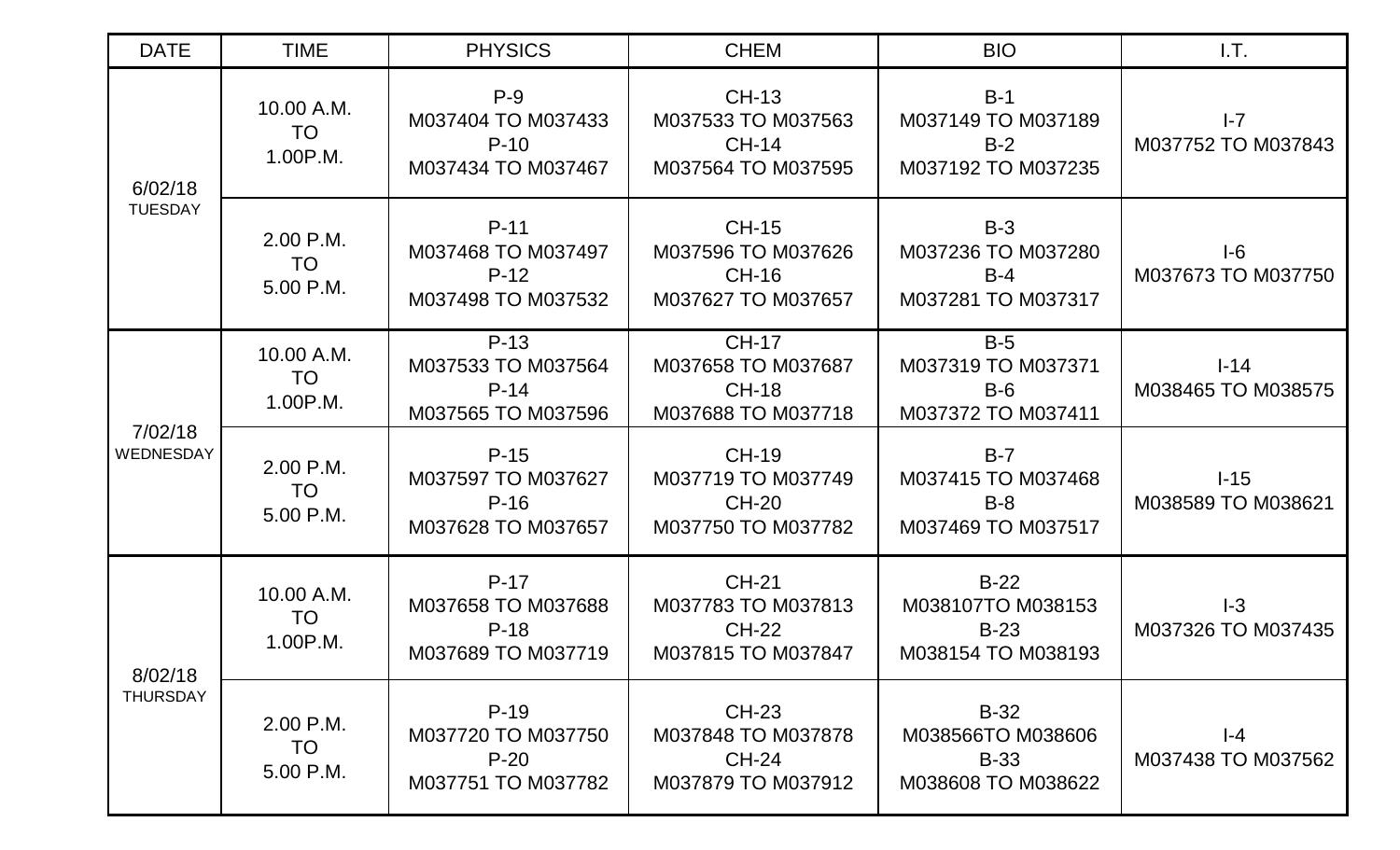| <b>DATE</b>                 | <b>TIME</b>                         | <b>PHYSICS</b>                                                        | <b>CHEM</b>                                                               | <b>BIO</b>                                                        | I.T.                         |
|-----------------------------|-------------------------------------|-----------------------------------------------------------------------|---------------------------------------------------------------------------|-------------------------------------------------------------------|------------------------------|
| 9/02/18<br><b>FRIDAY</b>    | 10.00 A.M.<br><b>TO</b><br>1.00P.M. | $P-21$<br>M037783 TO M037815<br>$P-22$<br>M037816 TO M037847          | <b>CH-25</b><br>M037913 TO M037945<br><b>CH-26</b><br>M037947 TO M037978  | $B-9$<br>M037519 TO M037568<br>$B-10$<br>M037569 TO M037610       | $I-13$<br>M038352 TO M038464 |
|                             | 2.00 P.M.<br><b>TO</b><br>5.00 P.M. | P <sub>23</sub><br>M037848 TO M037879<br>$P-24$<br>M037881 TO M037912 | <b>CH-27</b><br>M037979 TO M038010<br><b>CH-28</b><br>M038011 TO M038044  | $B-11$<br>M037611 TO M037649<br>$B-12$<br>M037650 TO M037692      | $I-2$<br>M037239 TO M037323  |
| 10/02/18<br><b>SATURDAY</b> | 10.00 A.M.<br><b>TO</b><br>1.00P.M. | $P-25$<br>M037913 TO M037947<br>$P-26$<br>M037948 TO M037979          | <b>CH-29</b><br>M038045 TO M038075<br><b>CH-30</b><br>M038076 TO M038106  | $B-13$<br>M037693 TO M037737<br>$B-24$<br>M038194 TO M038241      | $I-5$<br>M037567 TO M037663  |
|                             | 2.00 P.M.<br><b>TO</b><br>5.00 P.M. | $P-27$<br>M037980 TO M038011<br>$P-28$<br>M038012 TO M038044          | <b>CH-31</b><br>M038107 TO M038138<br><b>CH-32</b><br>M038139 TO M038171  | $B-25$<br>M038243 TO M038287<br><b>B-30</b><br>M038470 TO M038519 |                              |
| 11/02/18<br><b>SUNDAY</b>   | 10.00 A.M.<br><b>TO</b><br>1.00P.M. | $P-29$<br>M038045 TO M038078<br>P-30<br>M038079 TO M038108            | <b>CH-33</b><br>M038172 TO M038201<br><b>CH-34</b><br>M038202 TO M038231  | $B-31$<br>M038520 TO M038565                                      |                              |
|                             | 2.00 P.M.<br><b>TO</b><br>5.00 P.M. | P-31<br>M038109 TO M038140<br>$P-32$<br>M038141 TO M038171            | <b>CH-35</b><br>M0338232 TO M038262<br><b>CH-36</b><br>M038263 TO M038298 |                                                                   |                              |